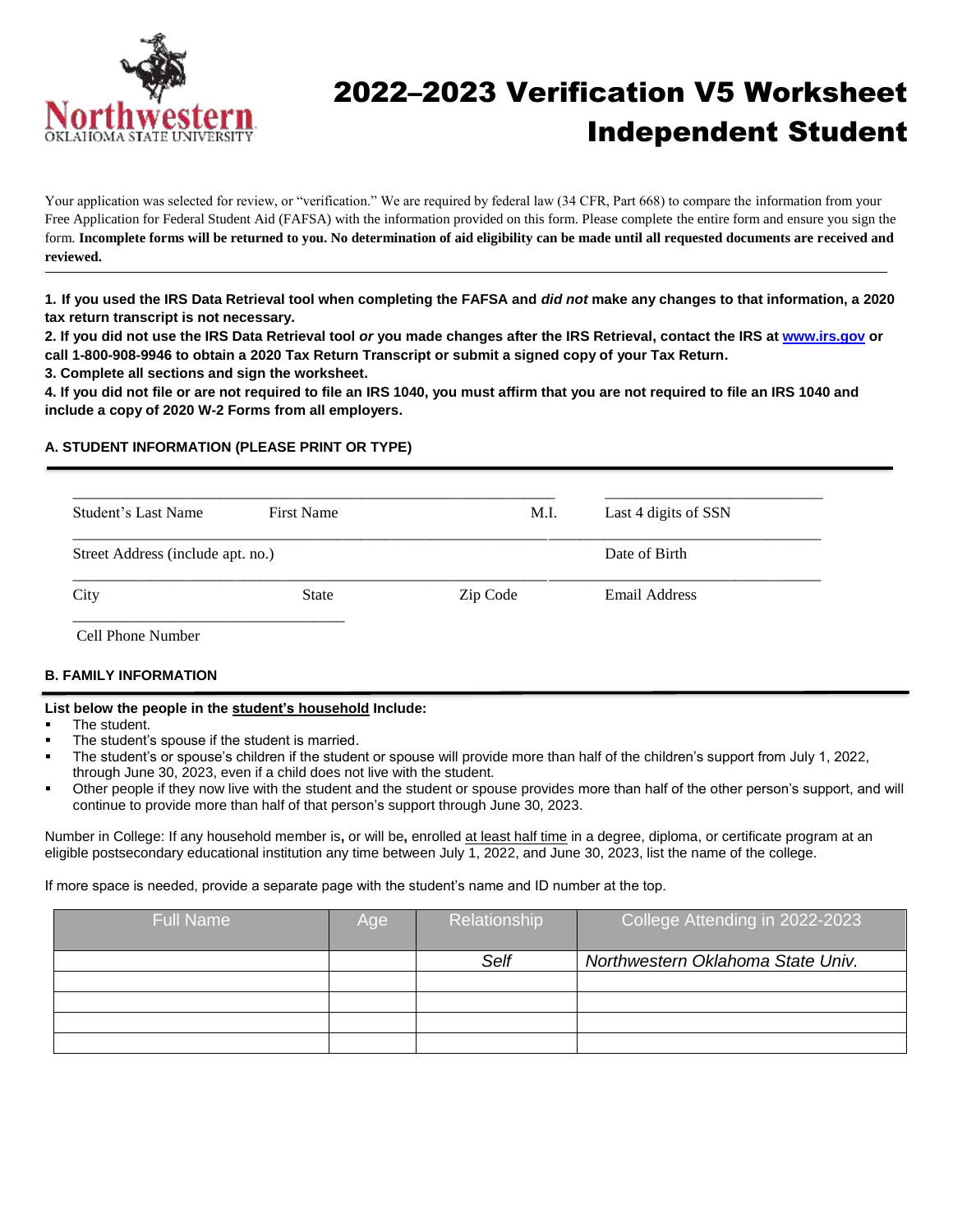**TAX FILERS** Check the space for those that have used the IRS DRT on the FAFSA to transfer 2020 IRS income tax return information into the student's FAFSA.

| l You |  | Your Spouse |
|-------|--|-------------|
|-------|--|-------------|

**TAX-FILERS** Check the space for those that *Filed* a 2020 tax return and used the IRS Data Retrieval Tool on the FAFSA.

You Your Spouse

**NON-TAX FILERS:** DID NOT WORK and DID NOT FILE TAXES IN 2020.

You **Your Spouse** 

**NON-TAX FILERS:** WORKED but DID NOT FILE; Check the space for those who DID NOT FILE 2020 Federal Income Tax Return and are not required to, list below the employer(s) and all income received in 2020. Provide a list of your employer(s) and any income received in 2020. (Provide W-2 forms or other earning statements). **Source** Your Spouse

#### \*FOR NON-TAX FILERS ONLY

| <b>Employer's Name</b>                    | <b>Income Earned From</b><br><b>Work for Student</b> | <b>Work for Mother</b> | <b>Income Earned From   Income Earned From</b><br><b>Work for Father</b> |
|-------------------------------------------|------------------------------------------------------|------------------------|--------------------------------------------------------------------------|
| <b>Suzy's Auto Body Shop</b><br>(example) | \$2000.00                                            |                        |                                                                          |
|                                           |                                                      |                        |                                                                          |
|                                           |                                                      |                        |                                                                          |
|                                           |                                                      |                        |                                                                          |
|                                           |                                                      |                        |                                                                          |

#### **D. Certifications and Signatures**

Each person signing below certifies that all of the information reported is complete and correct. The student and one parent whose information was reported on the FAFSA must sign and date.

\_\_\_\_\_\_\_\_\_\_\_\_\_\_\_\_\_\_\_\_\_\_\_\_\_\_\_\_\_\_\_\_\_\_\_\_\_\_\_\_ \_\_\_\_\_\_\_\_\_\_\_\_\_\_\_\_\_\_\_\_\_\_\_\_

\_\_\_\_\_\_\_\_\_\_\_\_\_\_\_\_\_\_\_\_\_\_\_\_\_\_\_\_\_\_\_\_\_\_\_\_\_\_\_\_ \_\_\_\_\_\_\_\_\_\_\_\_\_\_\_\_\_\_\_\_\_\_\_\_

### **WARNING: If you purposely give false or misleading information, you may be fined, sent to prison, or both.**

Print Student's Name Student's ID Number

Student's Signature Date

*You should make a copy of this worksheet for your records.*

| Complete, print, sign and return to Financial Aid at: |  |
|-------------------------------------------------------|--|
| Northwestern Oklahoma State University                |  |
| Financial Aid                                         |  |
| 709 Oklahoma Blvd.                                    |  |
| Alva, Ok 73717                                        |  |
| NWOSU School Code: 003163                             |  |
| Fax: 580-327-8177                                     |  |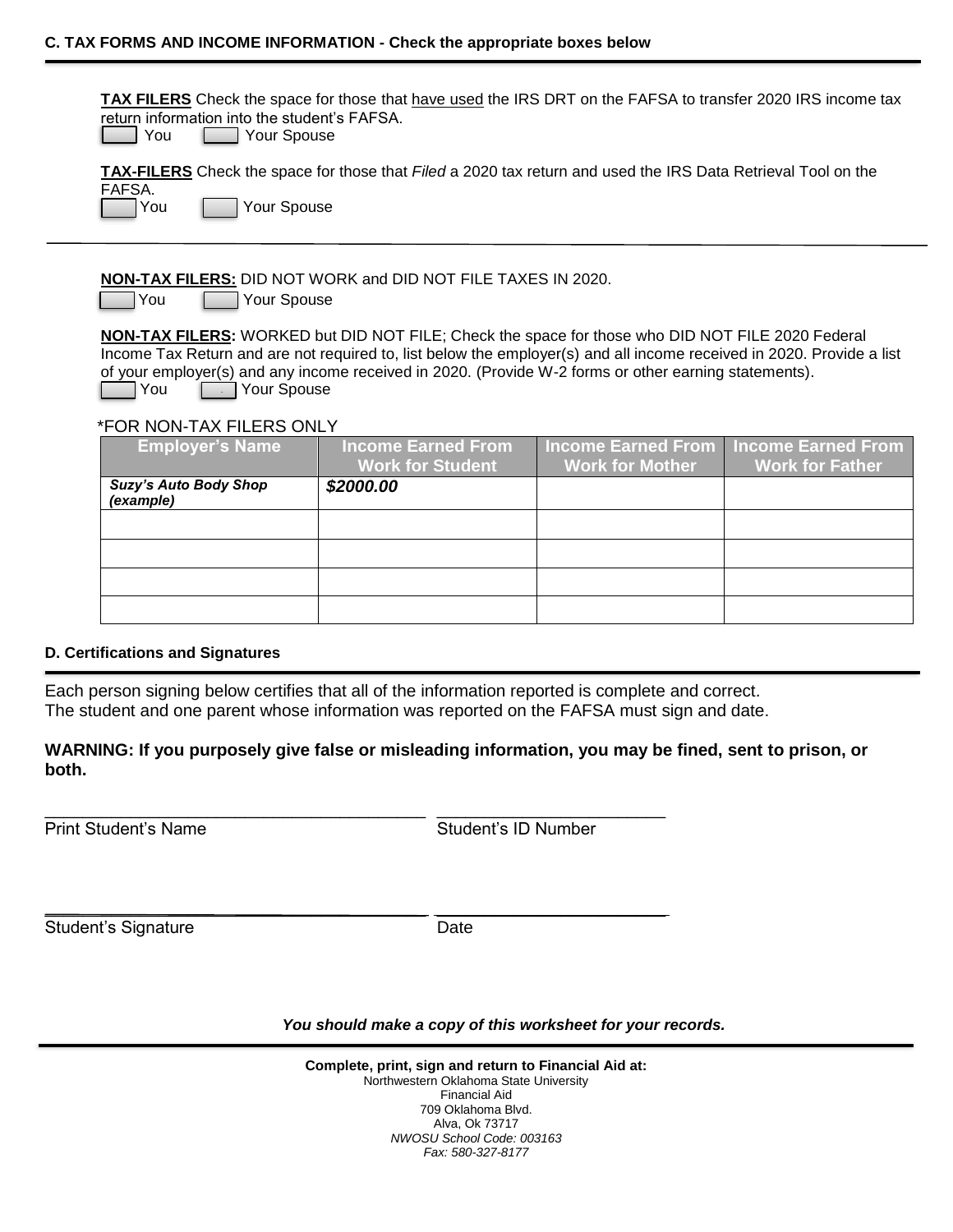Your 2022-2023 Free Application for Federal Student Aid (FAFSA) has been selected for review in a process called verification. The law says that before awarding Federal Student Aid, we may ask you to confirm the information you reported on your FAFSA. To verify that you provided correct information, we will compare your FAFSA with the information on this institutional verification document and with any other required documents. If there are differences, your FAFSA information may need to be corrected. You and a parent whose information was reported on the FAFSA must complete and sign this institutional verification document, attach any required documents, and submit the form and other required documents to us. We may ask for additional information. If you have questions about verification, contact us as soon as possible so that your financial aid will not be delayed.

### **A. Student's Information**

| Student's Last Name First Name M.I.             | Student's Identification (ID) Number |
|-------------------------------------------------|--------------------------------------|
| Student's Street Address (include apt. no.)     | Student's Date of Birth              |
| City State Zip Code                             | Student's Email Address              |
| Student's Home Phone Number (include area code) | Student's Cell Phone Number          |

### **B. Identity and Statement of Educational Purpose (To Be Signed at the Institution)**

| The student must appear in person at                                                                         | to |
|--------------------------------------------------------------------------------------------------------------|----|
| (Name of Postsecondary Educational Institution)                                                              |    |
| verify his or her identity by presenting an unexpired valid government-issued photo identification (ID),     |    |
| such as, but not limited to, a driver's license, other state-issued ID, or passport. The institution will    |    |
| maintain a copy of the student's photo ID that is annotated by the institution with the date it was received |    |
| and reviewed, and the name of the official at the institution authorized to receive and review the           |    |
| student's ID.                                                                                                |    |

In addition, the student must sign, **in the presence of** the institutional official, the following: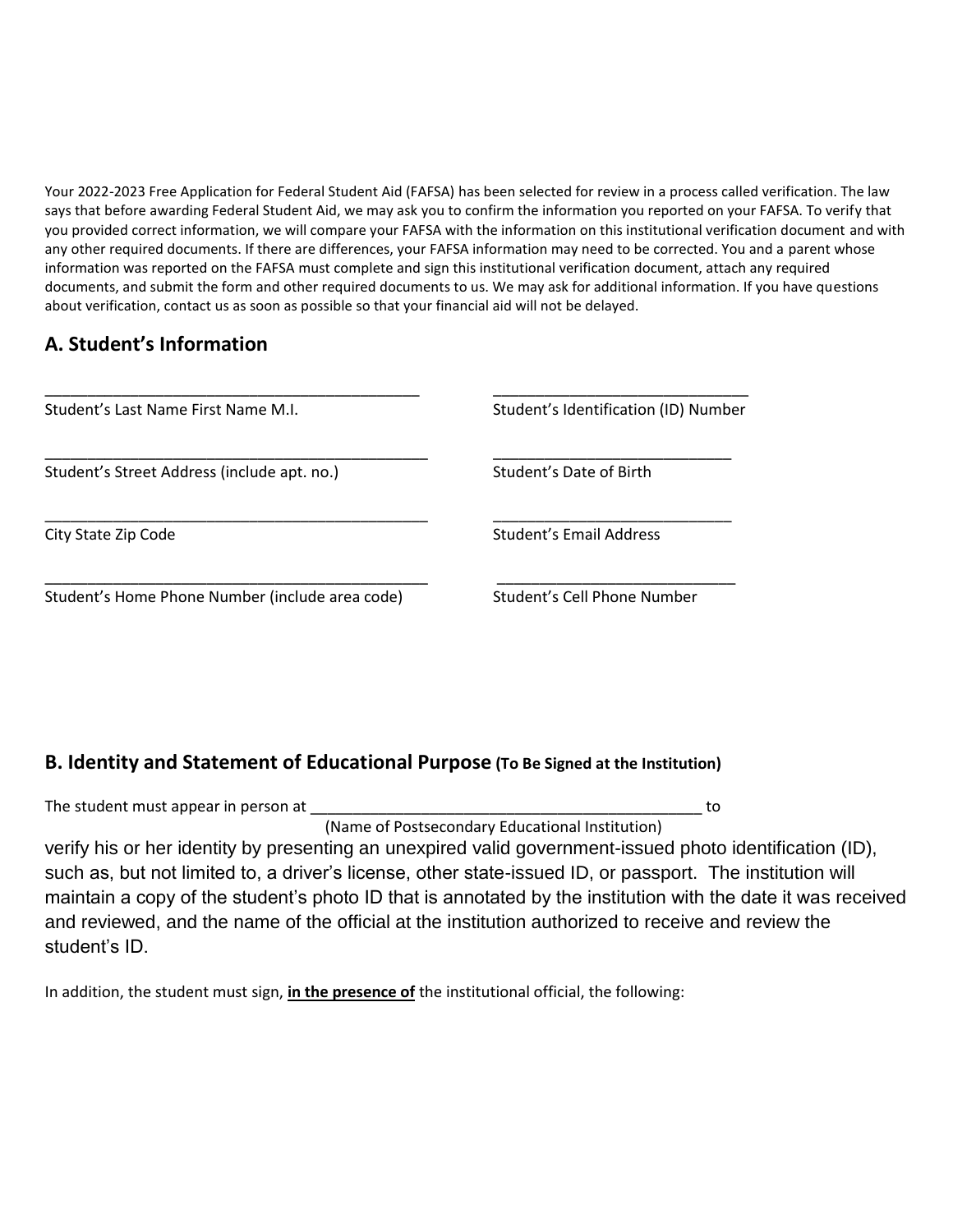# **Statement of Educational Purpose**

| I certify that I                                      | am the individual signing this                                                                                         |  |
|-------------------------------------------------------|------------------------------------------------------------------------------------------------------------------------|--|
| (Print Student's Name)                                |                                                                                                                        |  |
|                                                       | Statement of Educational Purpose and that the Federal student financial assistance I may receive will only be used for |  |
| educational purposes and to pay the cost of attending |                                                                                                                        |  |
|                                                       |                                                                                                                        |  |
|                                                       | for 2022-2023.                                                                                                         |  |
| (Name of Postsecondary Educational Institution)       |                                                                                                                        |  |
|                                                       |                                                                                                                        |  |
| (Print Student's Signature)                           | (Student's ID Number)                                                                                                  |  |
| (Student's Signature)                                 | (Date)                                                                                                                 |  |
| (Student's Spouse, if married)                        | (Date)                                                                                                                 |  |
| (Parent's Signature, if dependent)                    | (Date)                                                                                                                 |  |
|                                                       |                                                                                                                        |  |

(NWOSU Employee witnessing signature)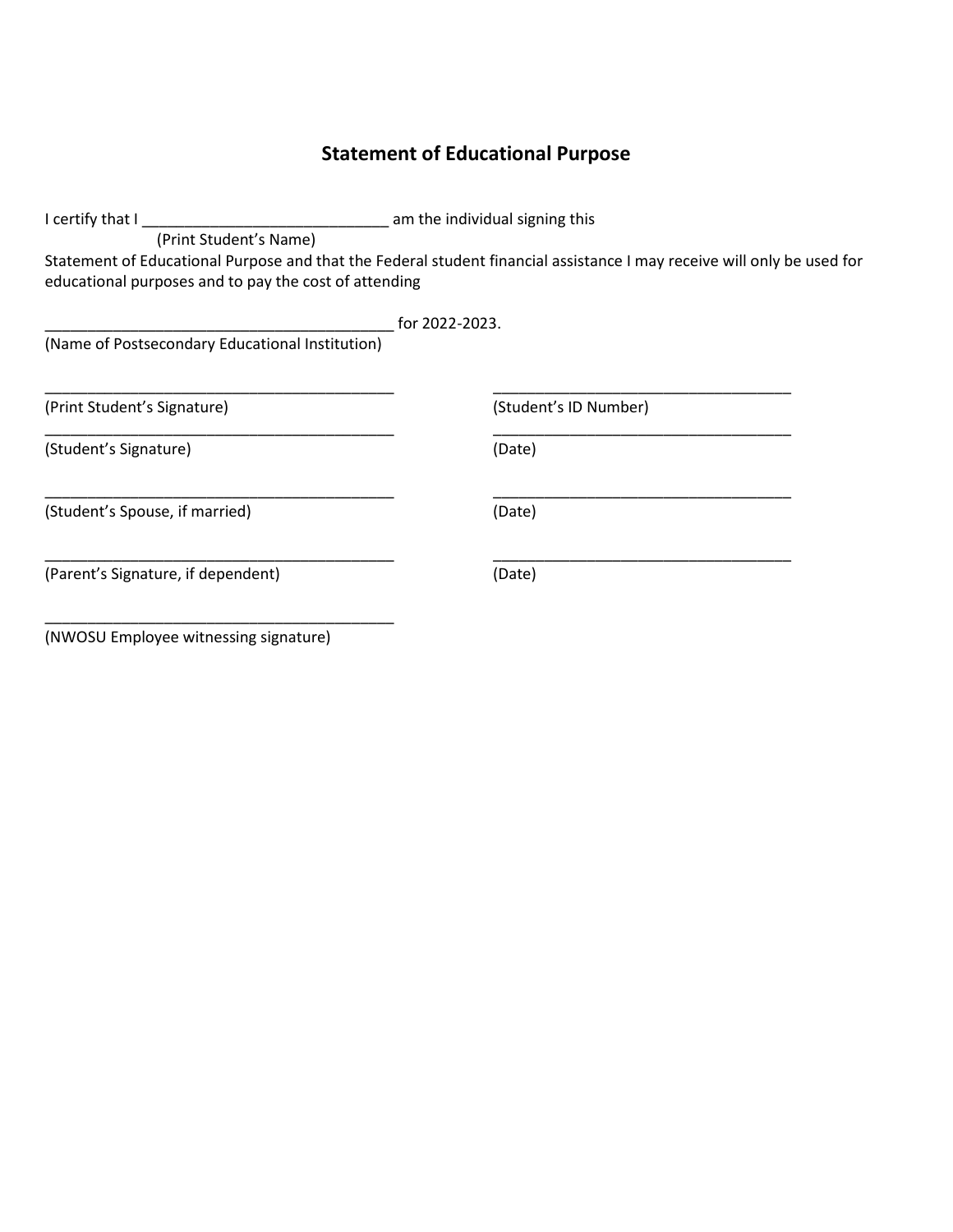### **Identity and Statement of Educational Purpose (To Be Signed With Notary**)

If the student is unable to appear in person at

(Name of Postsecondary Educational Institution)

 $\frac{1}{2}$  for 2022-2023.

to verify his or her identity, the student must provide:

- (a) A copy of the valid government-issued photo identification (ID) that is acknowledged in the notary statement below, such as, but not limited to a driver's license, other state-issued ID, or passport; and
- (b) The original notarized Statement of Educational Purpose provided below.

### **Statement of Educational Purpose**

I certify that I \_\_\_\_\_\_\_\_\_\_\_\_\_\_\_\_\_\_\_\_\_\_\_\_\_\_\_\_\_ am the individual signing this (Print Student's Name) Statement of Educational Purpose and that the Federal student financial assistance I may receive will only be used for educational purposes and to pay the cost of attending

\_\_\_\_\_\_\_\_\_\_\_\_\_\_\_\_\_\_\_\_\_\_\_\_\_\_\_\_\_\_\_\_\_\_\_\_\_\_\_\_\_ \_\_\_\_\_\_\_\_\_\_\_\_\_\_\_

(Name of Postsecondary Educational Institution)

(Student's Signature) (Date)

| (Student's ID Number) |  |
|-----------------------|--|

### **Notary's Certificate of Acknowledgement**

Notary's certification may vary by State

| State of                                                          |                                               |
|-------------------------------------------------------------------|-----------------------------------------------|
| City/County of                                                    |                                               |
| On<br>before me,                                                  |                                               |
| (Date)                                                            | (Notary's name)                               |
| personally appeared,                                              | , and proved to me                            |
| (Printed name of signer)                                          |                                               |
| on basis of satisfactory evidence of identification               |                                               |
|                                                                   | (Type of government-issued photo ID provided) |
| to be the above-named person who signed the foregoing instrument. |                                               |
| WITNESS my hand and official seal                                 |                                               |
| (seal)                                                            |                                               |
|                                                                   | (Notary signature)                            |
| My commission expires on                                          | (Date)                                        |